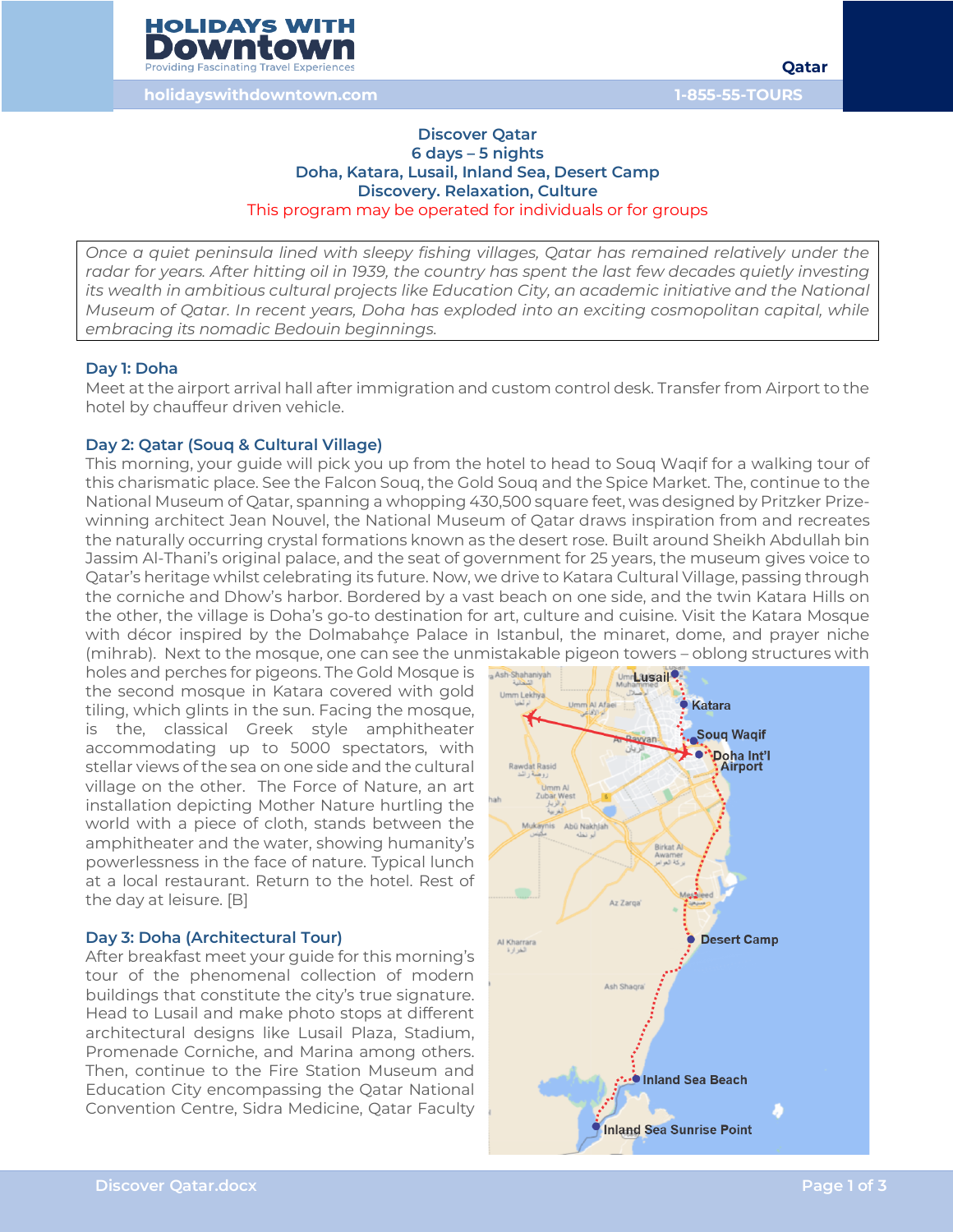**Qatar**

**holidayswithdowntown.com 1-855-55-TOURS**

of Islamic Studies. Return to Doha and stop for a typical lunch at a local restaurant. [B/L] *Note: Going inside the buildings requires special permit, so only outside photos are possible*

# **Day 4: Doha (Desert & Sea Safari)**

The morning is free to rest and relax or some shopping in the city. In the afternoon, your guide will drive you towards the south till end of tarmac road where you'll stop for deflating the vehicle's tires before entering the desert for a dunes' bashing adventure and a visit to the Inland Sea, near to Saudi Arabia's border, with a couple of photo-stops before arriving at the desert camp. Free time at the beach camp for swimming and other activities, until it's time to enjoy a delicious BBQ dinner. Later in the evening, drive back to the hotel for overnight. [B/D]

## **Day 5: Doha**

Free day for last minute shopping at the souq, relaxing or continue exploring on your own. [B]

## **Day 6: Doha, USA**

Very early pick-up at the hotel for a drive to Doha's international airport to board your flight back home.

[B] = Breakfast | [B/L] = Breakfast and Lunch | [B/D] = Breakfast and dinner

### **Your Tour includes:**

- Round-trip airfare New York/Doha
- Arrival and departure transfers
- 5 nights' accommodation in a standard room
- Meals:
	- o Breakfast daily
	- o 2 lunches
	- o 1 BBQ dinner
- Private half-day Doha city tour
- Private Architectural Tour
- Desert dunes bashing
- Private Inland Sea Safari with dinner
- English-speaking guides

### **Hotels in your Tour:**

| Location           | <b>Hotel Name</b>         | <b>Tripadvisor</b> |  |
|--------------------|---------------------------|--------------------|--|
| <b>First Class</b> |                           |                    |  |
| Doha City          | Best Western Plus Doha    | 3.5                |  |
| <b>Deluxe</b>      |                           |                    |  |
| Doha City          | <b>JW Marriot Marquis</b> | 4.5                |  |
| Doha Shore         | The Ritz Carlton          | 4.5                |  |

Hotel will be confirmed at time of booking

### **Tour Prices:**

| <b>Hotel</b>              | <b>Double</b> | Single  |  |  |
|---------------------------|---------------|---------|--|--|
| <b>2022 Departures</b>    |               |         |  |  |
| <b>First Class</b>        |               |         |  |  |
| Best Western Plus Doha    | \$1,759       | \$3,349 |  |  |
| <b>Deluxe</b>             |               |         |  |  |
| <b>JW Marriot Marquis</b> | \$1,959       | \$3,179 |  |  |
| The Ritz Carlton          | \$2,655       |         |  |  |

- Entrance fees where required
- A/C vehicles for transfers and tours
- All local taxes

## **Tour does not include:**

- Airfare related taxes and fees
- Travel insurance
- Visa
- Meals not specified in the program
- Optional activities or tours
- Early check-in or late checkout
- Tips to guides and/or drivers
- Local and/or international phone calls
- Personal and/or medical expenses